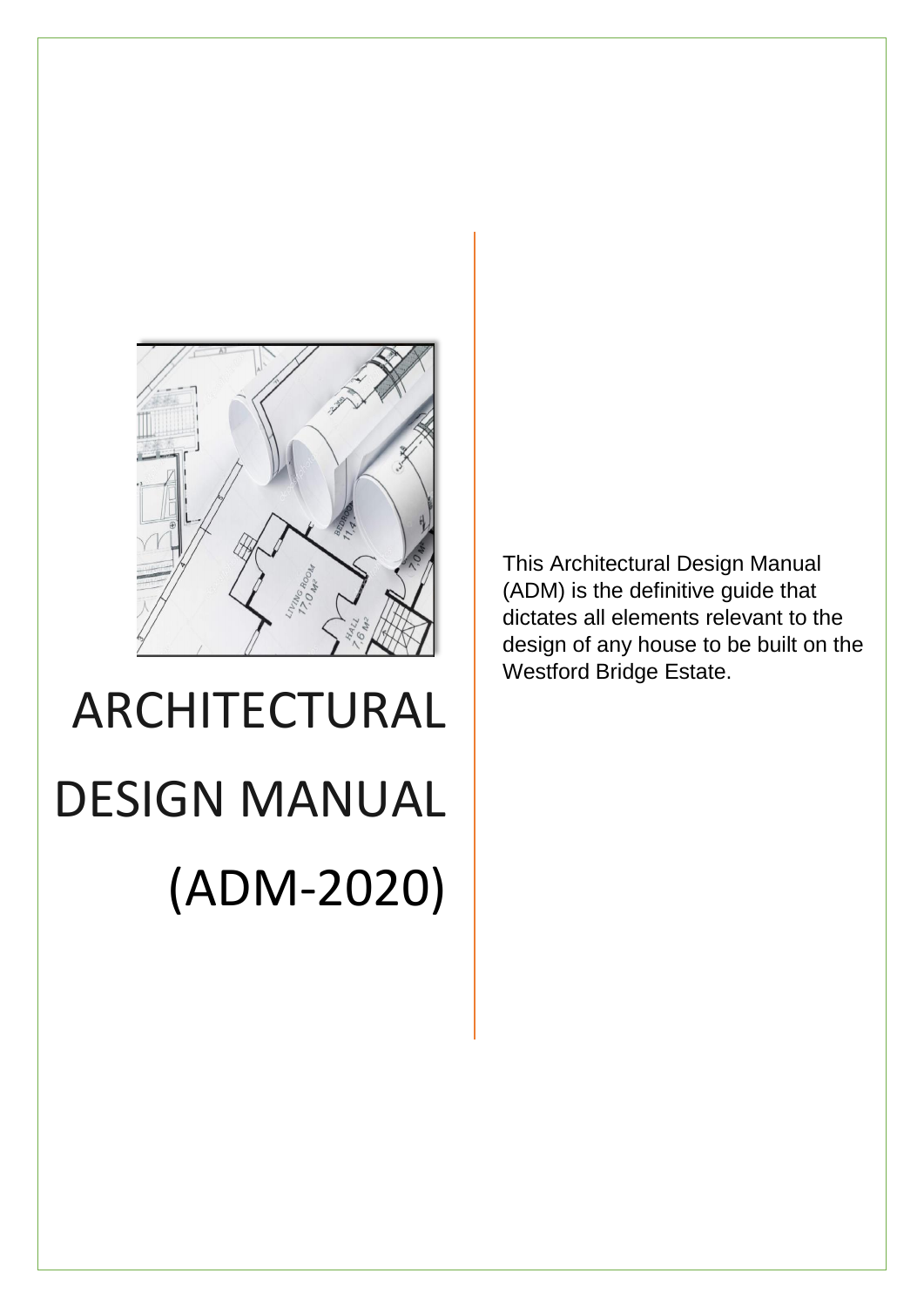| $\mathbf{1}$   | <b>INTRODUCTION</b>                                          | $\overline{2}$ | 19 | <b>GARAGES</b>                | 9  |
|----------------|--------------------------------------------------------------|----------------|----|-------------------------------|----|
| $\overline{2}$ | RESIDENTIAL AREA                                             | $\overline{2}$ | 20 | <b>PERGOLAS</b>               | 10 |
| 3              | <b>SUSTAINABLE LIVING</b>                                    | $\overline{2}$ | 21 | <b>FENCES</b>                 | 10 |
| 4              | <b>BUILDING AREAS</b>                                        | 3              | 22 | <b>SCREENS</b>                | 10 |
| 5              | <b>BUILDING PLATFORM &amp; LINES</b>                         | 4              | 23 | <b>COURTYARDS</b>             | 11 |
| 6              | MAXIMUM BUILDING HEIGHT                                      | 5              | 24 | <b>EXTERIOR LIGHTING</b>      | 11 |
| $\overline{7}$ | <b>PLAN FORM</b>                                             | 5              | 25 | CANTILEVERD CONSTRUCTION      | 11 |
| 8              | <b>BUILDING WIDTHS</b>                                       | 5              | 26 | <b>CANOPIES &amp; AWNINGS</b> | 11 |
| 9              | <b>BUILDING FORMS</b>                                        | 5              | 27 | PAINT COLOURS                 | 11 |
| 10             | <b>ROOFS</b>                                                 | 6              | 28 | <b>EARTHWORKS</b>             | 12 |
| 11             | WALLS                                                        | 6              | 29 | <b>POOLS</b>                  | 12 |
| 12             | <b>WINDOWS</b>                                               | $\overline{7}$ | 30 | <b>RETAINING WALLS</b>        | 12 |
| 13             | <b>BURGLAR BARS</b>                                          | 8              | 31 | <b>DRIVEWAYS</b>              | 13 |
| 14             | <b>SHUTTERS</b>                                              | 8              | 32 | <b>ROADWAYS</b>               | 13 |
| 15             | <b>DOORS</b>                                                 | 8              | 33 | <b>PLANTING</b>               | 13 |
| 16             | <b>FASCIAS, BARGEBOARDS &amp; GUTTERS</b>                    | 9              | 34 | <b>GENERAL</b>                | 13 |
| 17             | <b>CHIMNEYS</b>                                              | 9              | 35 | PLANS SUBMISSION              | 14 |
| 18             | <b>VERANDAS, BALCONIES, DECKS &amp;</b><br><b>STAIRCASES</b> | 9              |    |                               |    |

| #              | <b>SECTION</b>                                               | Pg             | #  | <b>SECTION</b>                | Pg |
|----------------|--------------------------------------------------------------|----------------|----|-------------------------------|----|
|                |                                                              |                |    |                               |    |
|                | <b>INTRODUCTION</b>                                          | $\overline{2}$ | 19 | <b>GARAGES</b>                | 9  |
|                | RESIDENTIAL AREA                                             | $\overline{2}$ | 20 | PERGOLAS                      | 10 |
|                | <b>SUSTAINABLE LIVING</b>                                    | $\overline{2}$ | 21 | <b>FENCES</b>                 | 10 |
| ŀ              | <b>BUILDING AREAS</b>                                        | 3              | 22 | <b>SCREENS</b>                | 10 |
|                | <b>BUILDING PLATFORM &amp; LINES</b>                         | 4              | 23 | <b>COURTYARDS</b>             | 11 |
|                | <b>MAXIMUM BUILDING HEIGHT</b>                               | 5              | 24 | <b>EXTERIOR LIGHTING</b>      | 11 |
| 7              | <b>PLAN FORM</b>                                             | 5              | 25 | CANTILEVERD CONSTRUCTION      | 11 |
| ζ              | <b>BUILDING WIDTHS</b>                                       | 5              | 26 | <b>CANOPIES &amp; AWNINGS</b> | 11 |
|                | <b>BUILDING FORMS</b>                                        | 5              | 27 | PAINT COLOURS                 | 11 |
| LO.            | <b>ROOFS</b>                                                 | 6              | 28 | <b>EARTHWORKS</b>             | 12 |
| $\overline{1}$ | <b>WALLS</b>                                                 | 6              | 29 | <b>POOLS</b>                  | 12 |
| $\overline{2}$ | <b>WINDOWS</b>                                               | 7              | 30 | <b>RETAINING WALLS</b>        | 12 |
| L3             | <b>BURGLAR BARS</b>                                          | 8              | 31 | <b>DRIVEWAYS</b>              | 13 |
| L4             | <b>SHUTTERS</b>                                              | 8              | 32 | <b>ROADWAYS</b>               | 13 |
| L5.            | <b>DOORS</b>                                                 | 8              | 33 | <b>PLANTING</b>               | 13 |
| L6             | <b>FASCIAS, BARGEBOARDS &amp; GUTTERS</b>                    | 9              | 34 | <b>GENERAL</b>                | 13 |
| L7             | <b>CHIMNEYS</b>                                              | 9              | 35 | PLANS SUBMISSION              | 14 |
| L8             | <b>VERANDAS, BALCONIES, DECKS &amp;</b><br><b>STAIRCASES</b> | 9              |    |                               |    |
|                |                                                              |                |    |                               |    |

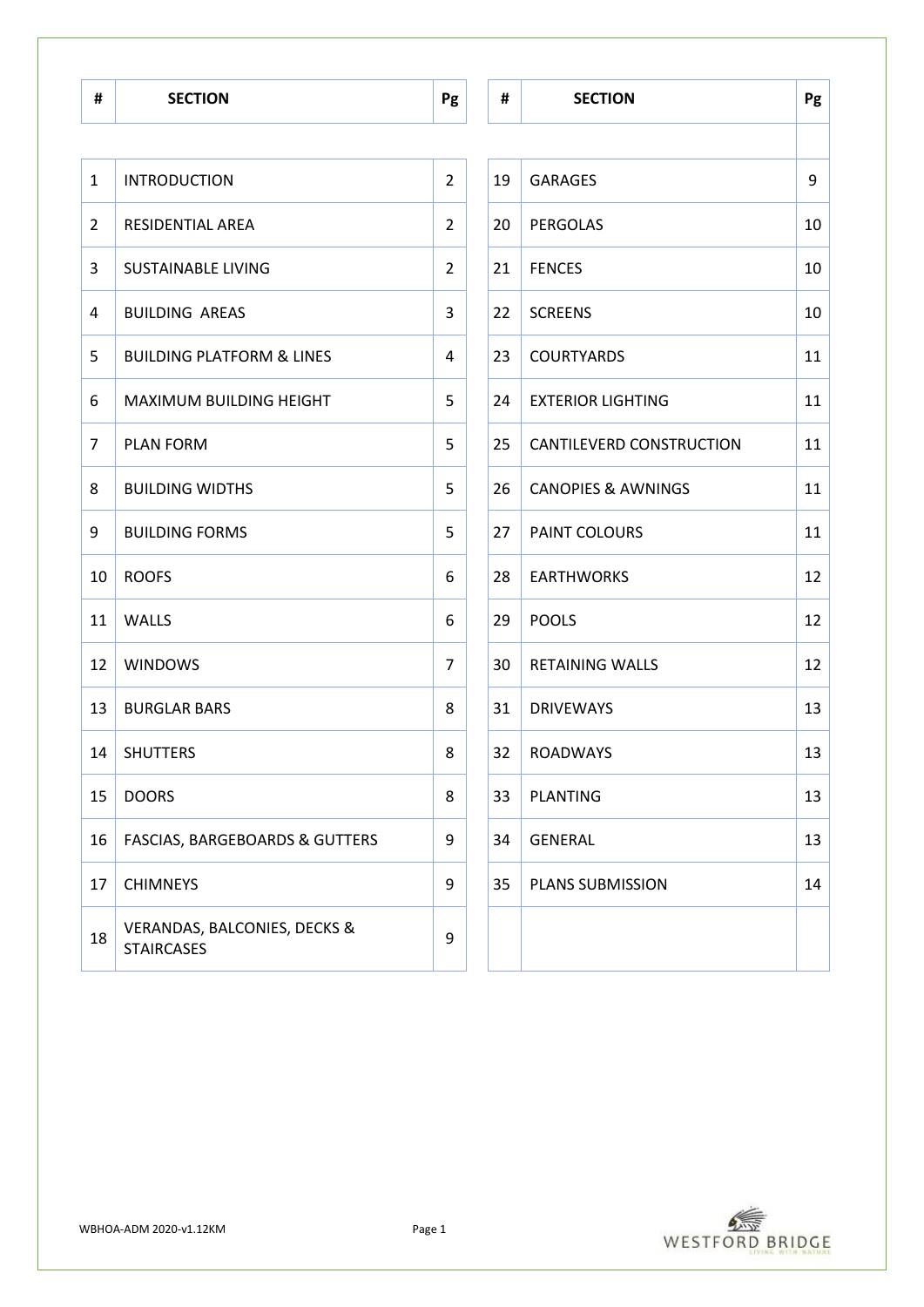# **1 INTRODUCTION**

The Westford Bridge Estate is situated on the Knysna Estuary, biologically the richest in the Western Cape and one of the largest. This richness and the beauty of the surrounding landscape and forests make the area particularly unique. Lagoon and river views create a stunning setting for 'living with nature'.

The Estate is 137 hectares in extent overlooking the Knysna River and Estuary. The vegetation comprises 74 ha. coastal fynbos, 32 ha. indigenous forest and 26 ha. estuarine 33n wetland. Within these areas are 58 properties, all zoned Resort II and provision for a 60 bed Bush Camp zoned Resort 1. The remainder is a Private Nature Reserve. Walking trails and board walks have been constructed throughout the Reserve for the home owners and their guests to enjoy.

This Architectural Design Manual 2020 (ADM2020) sets out to define the areas, scale, height, materials and finishes of the houses, encouraging extensive use of verandas and pergolas to minimise the visual impact. A set of principles, guidelines and controls have been formulated for the development of housing within the Estate, using appropriate historical and cultural influences and vernacular references.

The emphasis is on simplicity, symmetry and harmony, without losing individual variety. Simple rectangular forms, refined and robust details, human scale and vertical proportions will achieve an articulated unified architecture, appropriate for its natural setting.

All buildings and structures including alterations and additions must comply with the principles and detail of this Design Manual in addition to Municipal or National Building Regulations. The Board, Project Architect and Architectural Review Committee of the WBHOA (ARC) are required to ensure that the spirit, principles and detail of the Design Manual are carried out throughout the Estate. Adherence to the ADM2020 protects the property values of all owners.

# **2 RESIDENTIAL AREA**

The residential area consists of 33 properties on the South side and 25 properties on the North side, separated by portion of the Private Nature Reserve.

There are three house types:

Single storey with loft accommodation

Double storey

Single storey

# **3 SUSTAINABLE LIVING**

# **3.1 Solar PV Electric Panels and Controls**

Considering the erratic Eskom supply, it is recommended that a supplementary power supply system be integrated into the house design. The following should be noted:

Orientation of roofs for optimum sun exposure of panels is due north. Ideally panels should be placed on pitched roofs of 35 degrees. Roof purlins must be correctly positioned and

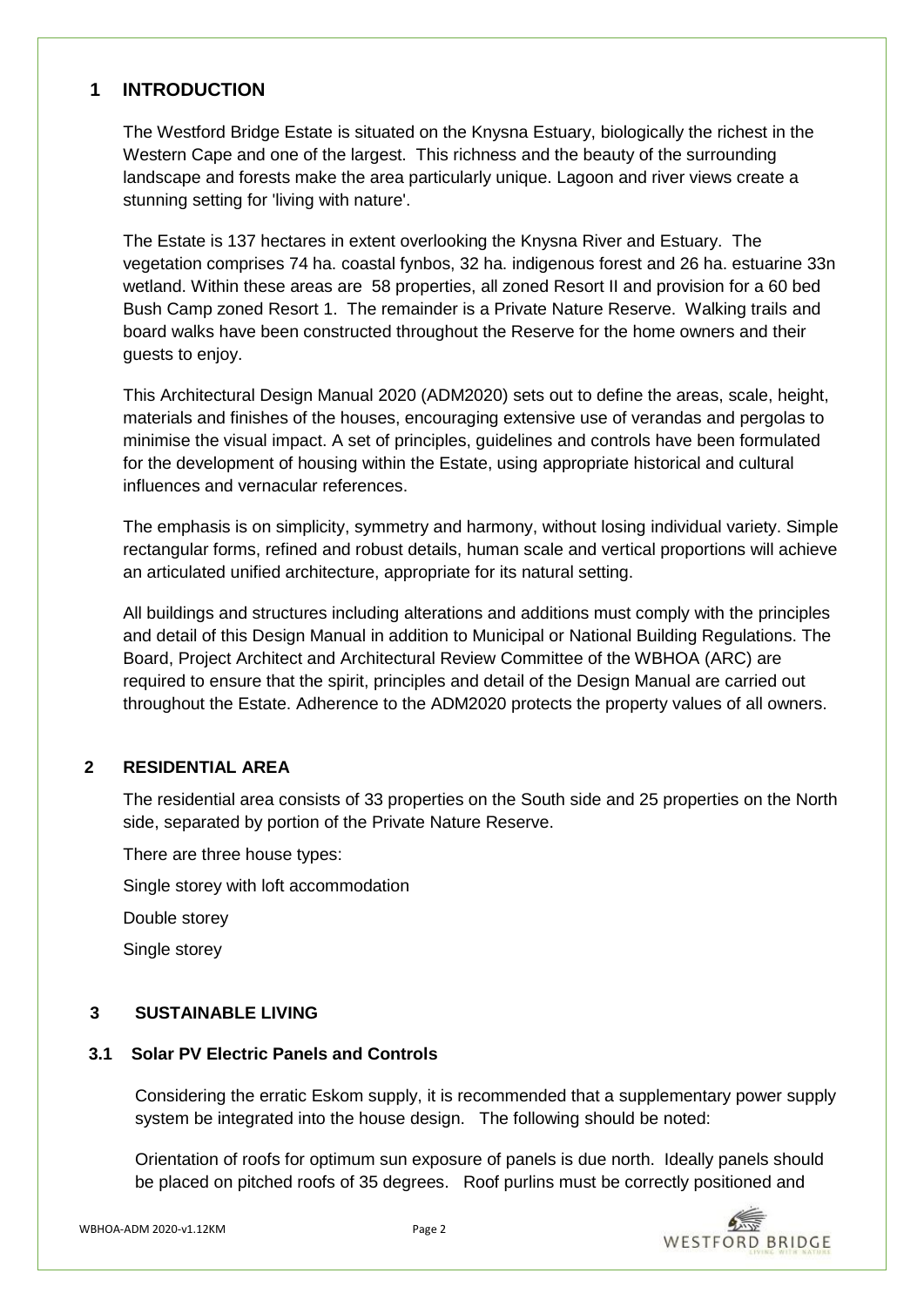spaced to carry the panel mounting rails and extra weight.

Panels should be placed a minimum of 100mm below the apex of the roof and 100mm from the sides to minimise wind load and 200mm from the gutter to maximise water catchment. No panels may project beyond the roof.

Ideally a small separate room for the battery storage bank and controls should be provided.

If it is desired to mount panels on a low pitch flat roof, this may not be visually obtrusive from neighbours or the road. The mounting structure to be boxed in with 50% open, lightweight fibre cement planking painted the dark charcoal roof or house wall colour.

Plans to be submitted. Installation to be to the satisfaction of Knysna Municipality Technical Services Directorate.

#### **3.2 Rainwater Harvesting and Storage**

Rainwater harvesting and storage correctly implemented could supply most of your water needs. Recommended are 4 or 5 x 5000l tanks appropriately positioned and linked. However fewer tanks are still worthwhile. A low energy variable speed pump can supply the house. A cutover and non-return valve must be installed for mains water supply. Please note:

Tanks should be positioned to minimise visual impact. Tanks should be screened. OR positioned adjacent to the house or outbuilding and painted the same colour as the walls of the house.

#### **3.3 Solar Water Heating**

The modern solar hot water systems save a lot of electricity and are recommended. Note :

No external tanks permitted. Locate in roof space.

Heating elements must lie flat on the roof and be a dark, non-reflective colour. Connecting piping to be in the roof space.

Installation to be to the satisfaction of Knysna Municipality Technical Services Directorate.

#### **4 BUILDING AREAS (Maximum Permissible)**

Properties have been classified into two groups in terms of **maximum permissible** building areas, which are:

#### **GROUP ONE:**

Property no.'s: 3, 5, 7, 8, 9, 13, 14, 15, 16, 17, 18, 20, 22, 24, 25, 27, 29, 30, 35, 40, 41, 42, 43, 44, 45, 53, 54

#### **GROUP TWO:**

Property no.'s: 1, 2, 4, 6, 10, 11, 12, 19, 21, 23, 26, 28, 31, 32, 33, 34, 36, 37, 38, 39, 46, 47, 48, 49, 50, 51, 52, 55, 56, 57, 58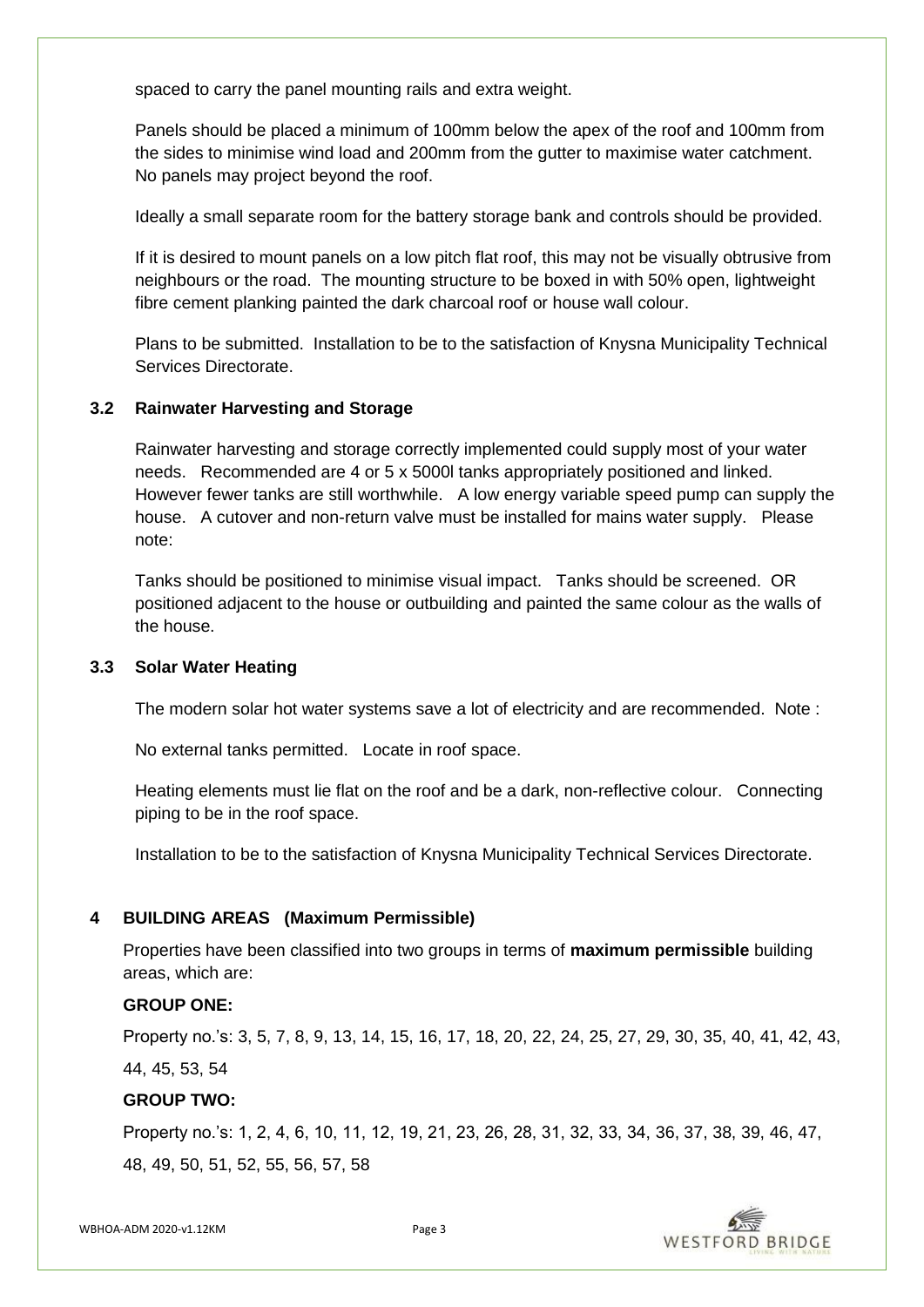|                               | <b>GROUP ONE</b> | <b>GROUP TWO</b> |
|-------------------------------|------------------|------------------|
| Maximum Interior Living Area: | $215$ sq.m       | 270 sq.m         |
| Maximum Covered Veranda Area  | $65$ sq.m        | $65$ sq.m        |
| Maximum Garage Area           | $50$ sq.m        | $50$ sq.m        |

# **Application of these Areas:**

Interior Living Area may be any combination of Ground Floor / First Floor / Loft

Veranda allocation may not be used to increase Interior Living Area.

Interior Living allocation may be used to increase Veranda Area.

Garage allocation may not be used to increase Interior Living Area.

See Section 19 – Garages - regarding regulation for lofts above garages.

Building voids to be counted for area calculation.

## NOTES:

- 1. Exposed Decks without roof cover or pergola do not form part of the measured area.
- 2. No separate dwellings (eg.flat with kitchenette) are permitted. Knysna Municipality Regulation.
- 3. Separate flat without kitchenette permitted.

# **5 BUILDING PLATFORM AND BUILDING LINES**

Each property has a Building Platform within which all construction (except for the Garage) must take place. This will be determined by the owner's architect in conjunction with the ARC and is a broadly rectangular area that may not exceed 400  $m^2$ . Owners are encouraged to build parallel to the contours to minimise excavations and retaining walls. The size may not be increased and it may not intrude over a building line or servitude. A garage is permitted outside this Building Platform.

Building lines : Front and back : 2 metres from boundary line.

Side - Group One : 1 metre from boundary line.

Side - Group Two : 2 metres from boundary line.

Driveway access to the property has to be approved BEFORE any planning begins. It may not exceed 4.5 metres in width and where it crosses the pavement or swale must follow the existing contour and not be filled in.

No building or deck may intrude over a building line. No foundation, building or deck may intrude over a servitude. Verandas, balconies, decks, pergola,

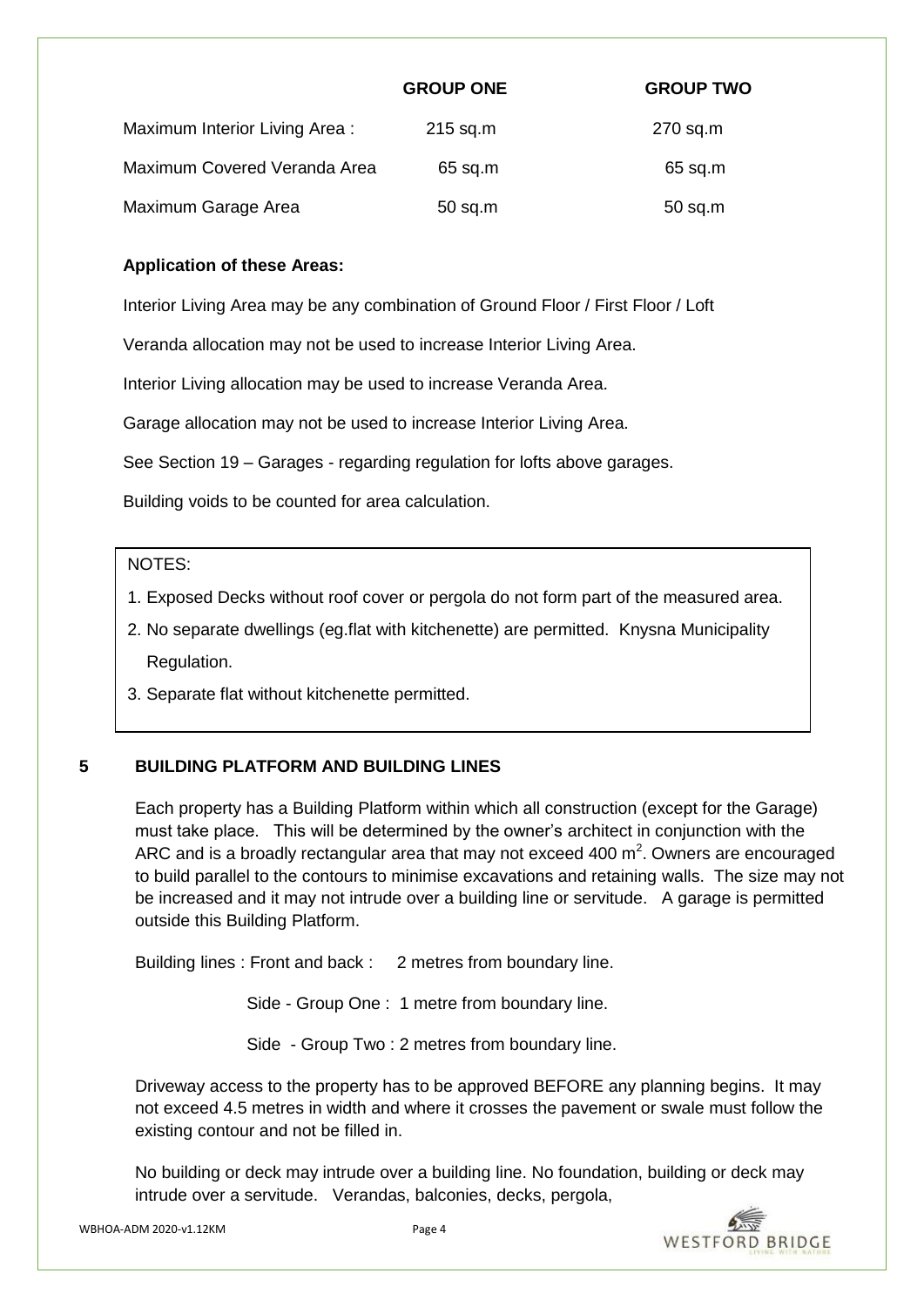staircases and built-in braais higher than 500mm are considered part of the building structure.

A pergola linking the garage and the house will be allowed.

# **6 MAXIMUM BUILDING HEIGHT**

Building heights are restricted to ensure a reasonable vertical scale and to maintain views as far as possible. The maximum height to ridge of roof (measured from natural ground level to the centre line of roof) is 6m. **This may not be exceeded.**

## **7 PLAN FORM**

Simple rectangular and interconnected rectangular, generally along the contour.



## **8 BUILDING WIDTHS**

Maximum building widths of Gable walls:

| Double Pitch roof type | 5.5m |
|------------------------|------|
|                        |      |

Hipped roof type 7.5m

Maximum wall width under a mono pitch roof for garages/carports 6.0m

Maximum wall width double storey garage / loft 6.0m

Maximum wall width under lean-to roof ; 70% of adjacent main building roof width

# **9 BUILDING FORMS**

Building forms must be simple rectangular, or composite rectangular and they should align with contours and boundaries as far as possible.

Cuts or inserts into the house forms are not permitted.

#### **10 ROOFS**

Predominately pitched; symmetrical double pitched gable; symmetrical hipped or half hipped; lean to against pitched roof with maximum width 70% of adjacent building width.

No mono pitch roofs. Exception is a single storey garage or carport where the roof facing the road is concealed behind a simple parapet wall. Maximum length 8m.

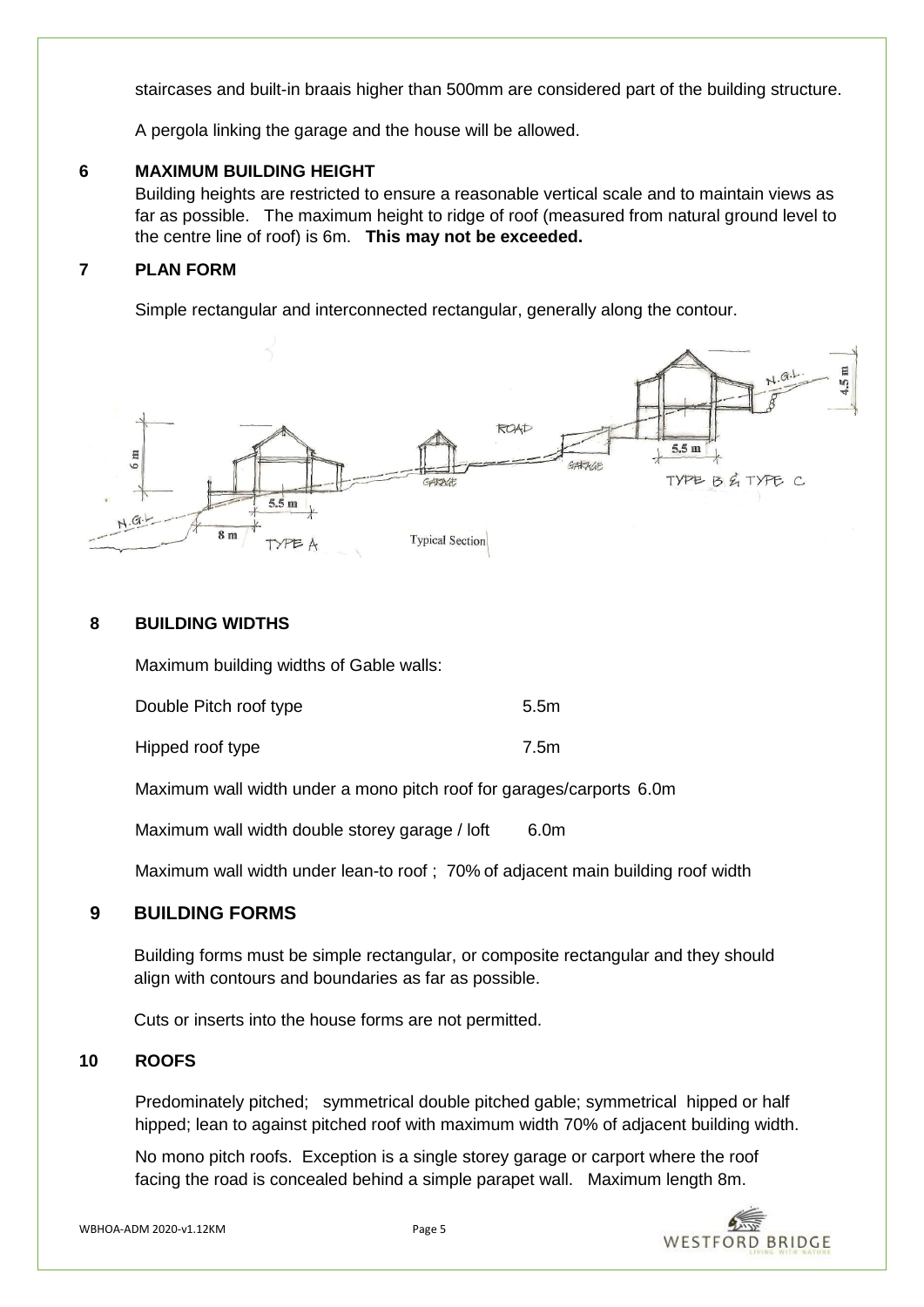Roofs must coincide with plan elements. Lean to roofs may not exceed 40% of the total roof area.

# **10.1 ROOF MATERIAL**

Victorian profile aluzinc or aluminium corrugated sheeting is mandatory. Recommended: Colorbond, pre-painted dark charcoal No other roof material and type will be permitted

# **10.2 PERMISSIBLE ROOF ANGLES**

| Double-pitch (simple gable or hipped) | $30^{\circ} - 37^{\circ}$ |
|---------------------------------------|---------------------------|
| Hipped Roof                           | $22^{\circ} - 37^{\circ}$ |
| Lean-to Roof                          | $3^0 - 15^0$              |
| Veranda Roof                          | $3^0 - 15^0$              |
|                                       |                           |

NB: Pitches must be consistent on a property.

## **10.3 ROOF OVERHANGS:**

Maximum overhang 250mm horizontal including veranda or lean-to roofs.

## **10.4 PARAPETS:**

Parapets are simple extensions of walls.

Maximum height of 300mm above roofline. Simple moulded copings only.

# **11 WALLS**

Wall surface options : Plain masonry plastered without decoration.

For timber frame and steel frame designs : Clapboard (shiplap) cladding in timber or fibre cement plank (minimum width 150mm) used horizontally. May not be used randomly or decoratively but for a complete section such as a veranda, a single storey garage or a complete house. Flat fibre cement sheeting may also be used if a plain plaster finish is applied.

For timber frame or steel frame designs: Victorian profile corrugated metal used vertically is permitted for a single storey garage only. May not be used randomly or decoratively elsewhere.

Simple plaster or timber surrounds to door and window openings are acceptable. Not to exceed 150mm in width. Minimum 15mm thick.

A limited amount of natural stonework or look alike smartstone as a feature (eg entrance surround, basement) will be considered.

Natural stone plinths encouraged. No facebrick or precast concrete.

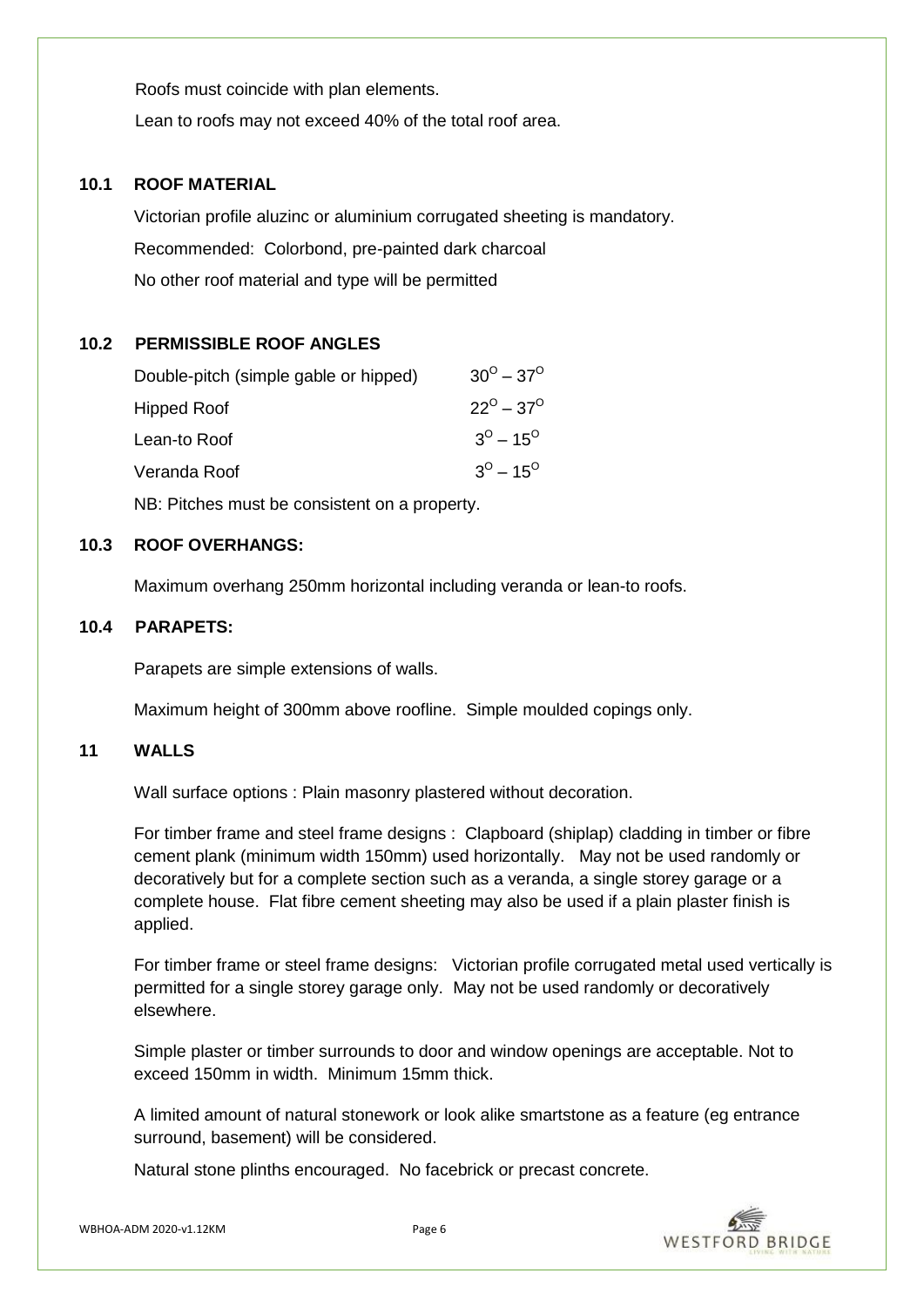#### **12 WINDOWS**

**12.1 Style and area:** frames and panes rectangular with minimum vertical proportion of 1:1.2. Small square windows not exceeding 900 x 900mm permitted.

Door and window area not to exceed 50% of the facade area if not behind a 1.5m veranda.

No restriction on window area if behind a 1.5m minimum deep veranda and the vertical proportion above is observed.

- **12.2 Types:** Traditional shapes and proportions consistent throughout the buildings side hung casement, vertical sash, horizontal sliding. Double volume windows not permitted. There must be normal separation between windows in different storeys
- **12.3 Material:** Timber or Aluminium frames of a similar section to timber (see dimensions).

Highly reflective mirror glass or film not permitted.

**12.4 Window Section Dimensions Aluminium (Elevation):** the objective is the appearance of a timber window frame.

Fixed frame thickness: Min 30mm Max 75mm

Opening frame thickness: Min 30mm Max 65mm

## **12.5 Window Placement**

Windows should generally:

Be taller on the ground floor, shorter on the first floor.

Be the same height at the same level throughout the same storey

Form individual openings in a wall.

Corner windows not permitted. No window may be closer than 0.4m to an external corner of a building.

**12.6 Bay windows***:* Subject to approval. Must be traditional in proportion, in sections with vertical windows. Maximum 2.4m wide. Maximum 2 per building. No balcony above.

#### **12.7 Dormer Windows**

Gabled or shed type. Maximum window width 1.2 m. Vertical proportions apply. Dormer no wider than window width, at least 1.5 m apart and from roof end. Maximum 3 per roof element.

#### **12.8 Roof Windows**

Flat glass, vertical proportions. Maximum 1,0 m wide x 1.2 m high. Maximum 3 per roof element and at least 1,5 m apart and from roof end. Each one not more than 10% area of roof element, maximum 3 per roof element. Set in plane of roof at least one window width from roof ridge or fascia line. Must be non-reflective glass.

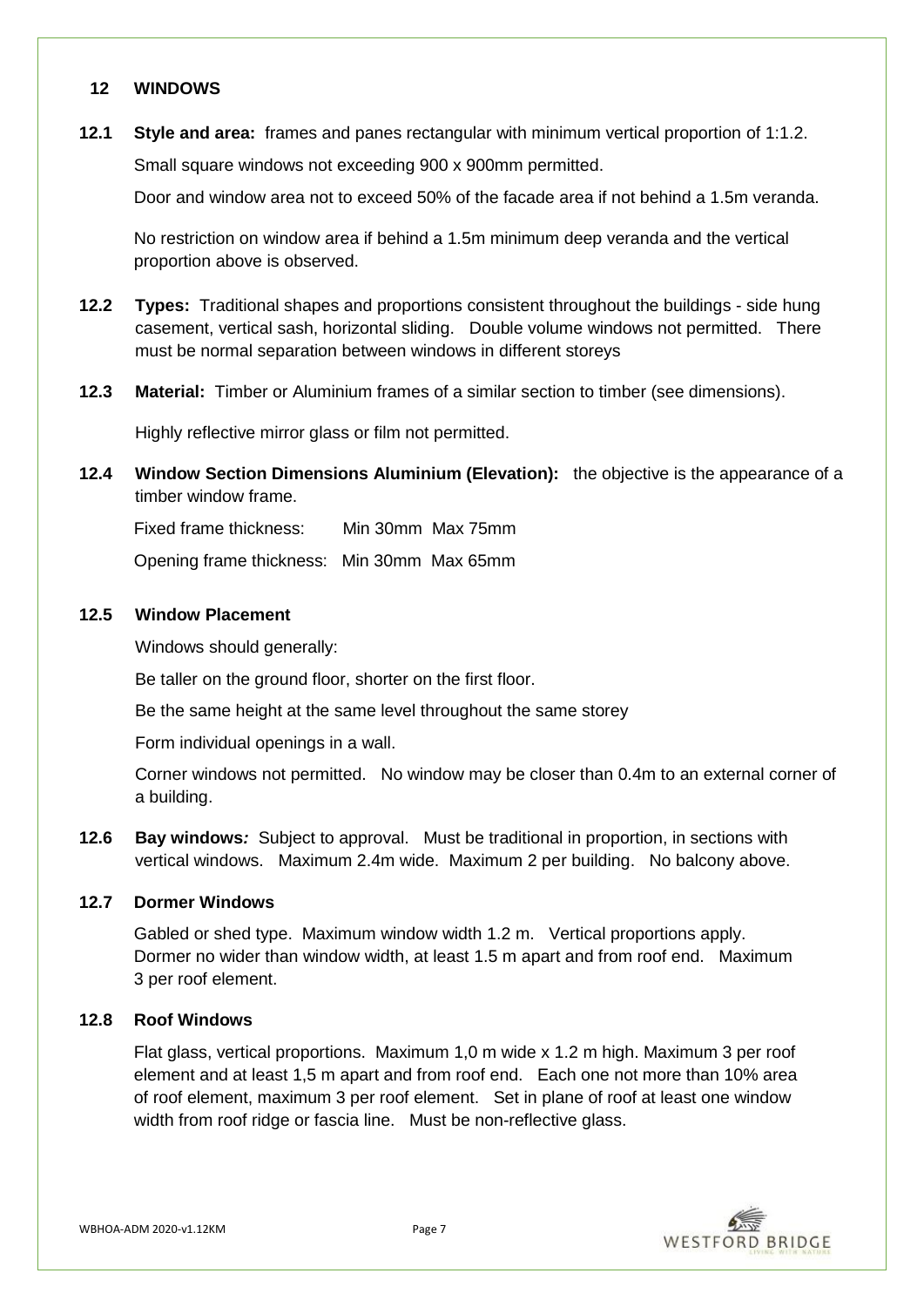## **12.9 Veranda Roof Lights**

Veranda roof lights permitted in clear or white polycarbonate. Victorian profile sheeting only. Maximum length 70% of the roof sheet length centred between the wall and gutter, maximum 600mm wide. Maximum 25% of roof area equally spaced, at least 1.0 m from the roof ends.

## **12.10 Apex windows**

Small triangular windows at the apex of a pitched roof , maximum 1.0 m high are permitted.

**13 BURGLAR BARS** Burglar bars should be of a simple rectangular form, placed internally, if possible lining up with window mullions. Steel or polycarbonate. Trellidor cottage guard recommended.

External burglar bars are only acceptable where windows open inwards and the bars are built into the window reveals.

Steel burglar bars must be painted matt black or matt dark brown to limit visibility.

Trellidor type security doors will be considered if in charcoal, bronze or light brown colour so as to limit the visual impact from the outside.

# **14 SHUTTERS**

Traditional style functional shutters internal or external, folding or sliding, louvered or solid are acceptable. False shutters are not permitted. Sliding / folding framed glass windows or doors are not considered shutters.

Frameless glass shutters are permitted to partially enclose a veranda but may not enclose more than 25 sq.m of the covered veranda area.

Colours (see Section 27 PAINT COLOURS)

# **15 DOORS**

**15.1 Style and area:** frames and panes rectangular with minimum vertical proportion 1:1.4. Traditional, sliding or folding consistent throughout the house.

Door and window area not to exceed 50% of each facade area if not behind a 1.5m veranda. No restriction on door sizes or area if behind a 1.5m minimum deep veranda and the vertical proportion above is observed.

# **15.2 Door Placement**

Must be a minimum of 0.8m from the external corner of a building.

#### **15.3 Garage Doors**

Garage doors should be timber horizontal planking or look alike steel or aluminium.

No panel or ornate designs. For colours see PAINT COLOURS 27.5

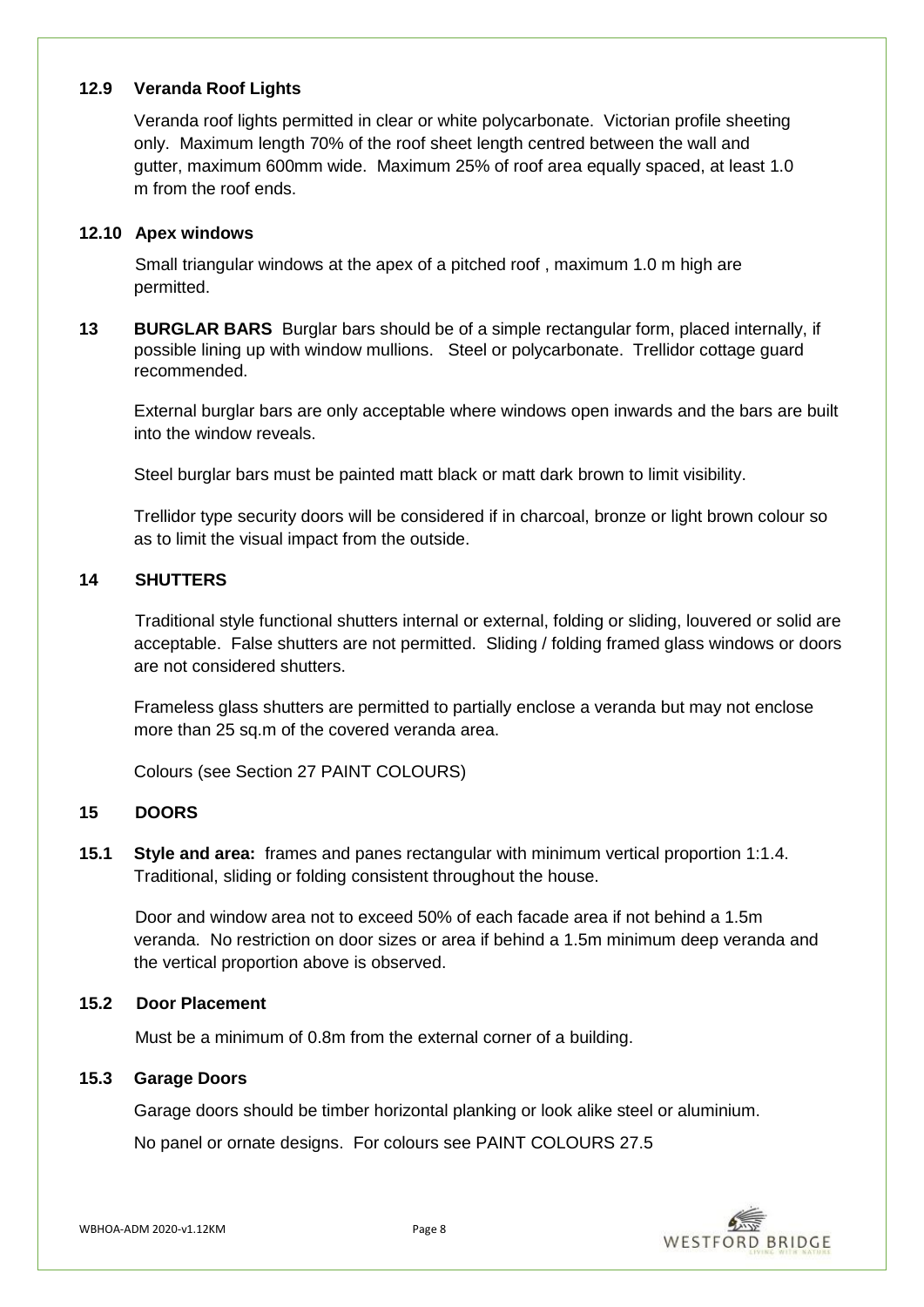# **16 FASCIAS, BARGEBOARDS AND GUTTERS**

Fascia's and Barge boards are required on all roofs. If timber should be minimum 25mm thick, maximum width of 230mm. Fibre cement 12mm permitted if epoxy butt jointed and sanded flat. Leave no joints visible.

Gutters to be aluminium ogee type.

Gutter and downpipe colours - See Section 27 PAINT COLOURS.

# **17 CHIMNEYS**

Whilst chimneys are important formal elements they should be moderate in size and not be used as architectural statements. Materials permitted are:

Plain plastered masonry with end-cap or pot.

Square or round Stainless Steel with a minimum diameter of 200mm.

Simple cowl (requires plan approval), with a minimum height above roof of 300mm, and a maximum height of 1,2.m, but not to exceed the roof apex by more than 300mm.

A natural stone chimney of appropriate material and restrained design will be considered.

# **18 VERANDAS, BALCONIES, DECKS, EXTERNAL STAIRCASES**

Verandas and balconies should be simple traditional or simple modern form. Support posts not to exceed 300mm square in overall size. Railings and balustrades to be in timber. Horizontal stainless steel cable is permitted between timber posts with top rail in timber.

Decks should be of timber construction, painted or stained. Masonry ground floor decks may not be more than 500mm above finished ground level. Higher decks to be in timber and of human scale.

If an upper floor veranda or balcony has a reinforced concrete floor the total visible thickness should not exceed 300mm.

The sides of verandas may be enclosed with rooms or a single wall of timber or fibre cement plank, not with masonry. An external staircase must be in timber and parallel to the building.

# **19 GARAGES**

A garage is permitted outside the Building Platform. Loft or veranda area is permitted above a garage to the maximum garage size of 50 sq.m. and maximum gable width of 6.0m. These are counted in the total maximum areas - refer Item 4 Building Areas. Garages to be of similar form and style as the house.

- **19.1 Above The Road**: Garages should be positioned at street level to avoid the necessity for driveways running against the contour.
- **19.2 Below The Road**: As a basic principal driveways should be brought down from the road with garages placed parallel to the contours.

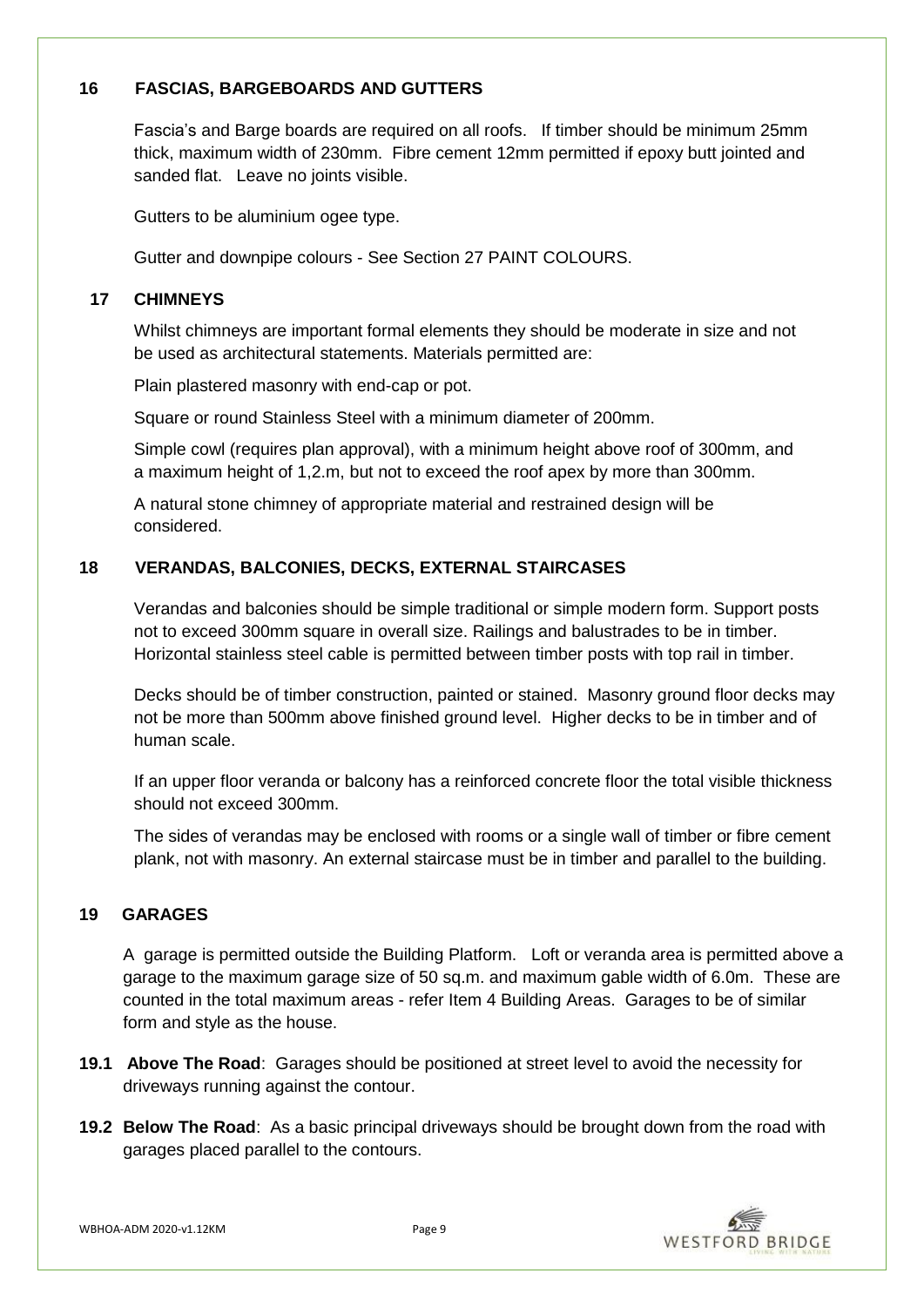## **19.3 General**: See also Roofs - Section 10

Single storey lean-to or mono pitch roofs are permitted for both single and double garages if behind parapet walls when viewed from the street.

Double storey garage / living area roof may not be mono pitch.

# **20 PERGOLAS**

Simple timber pergolas are permitted. Posts should be 150 – 300mm square or round. Top to be flat. Concealed white translucent or clear polycarbonate sheeting is permitted, however this is counted as veranda area. A pergola may not intrude over a building line.

# **21 FENCES**

Fences are allowed anywhere on the owner's property subject to the following :

Where fencing is required a maximum of 70% of the property may be enclosed to allow for the free movement of game.

Look through fences are best for security. Plain 50% open timber or latte, natural or brown stain; Game (Bonnox-rectangular type dog proof) fencing with timber posts (natural or brown stain) or modern dark colour "clear view" steel mesh shall be used.

Heights of fences and gates: a maximum of 1,2m within 3.0m of a the street boundary and a maximum of 1,8m if set back a minimum of 3.0m from the street boundary.

Gate design must be plain and the same as the selected fence type. Maximum 3.6m wide. Must not open into the road.

Dogs must be secured behind a suitable fence.

No fences should be planned in a servitude area without prior consultation with the Architectural Review Committee.

The design and placement of fences and gates shall require the approval of the Local Authority and promote the free movement of game throughout the estate.

# **22 SCREENS**

When screening for privacy plain timber fencing including latte will be permitted. Minimum 75% solid screen. Ie maximum 25% open. Subject to normal fencing heights and positions.

No masonry screens are permitted. Screen designs require plan approval.

# **23 COURTYARDS**

Courtyards will only be permitted as an extension to the buildings. To be masonry plastered as per the house, or plain flat timber. Courtyard designs require plans approval.

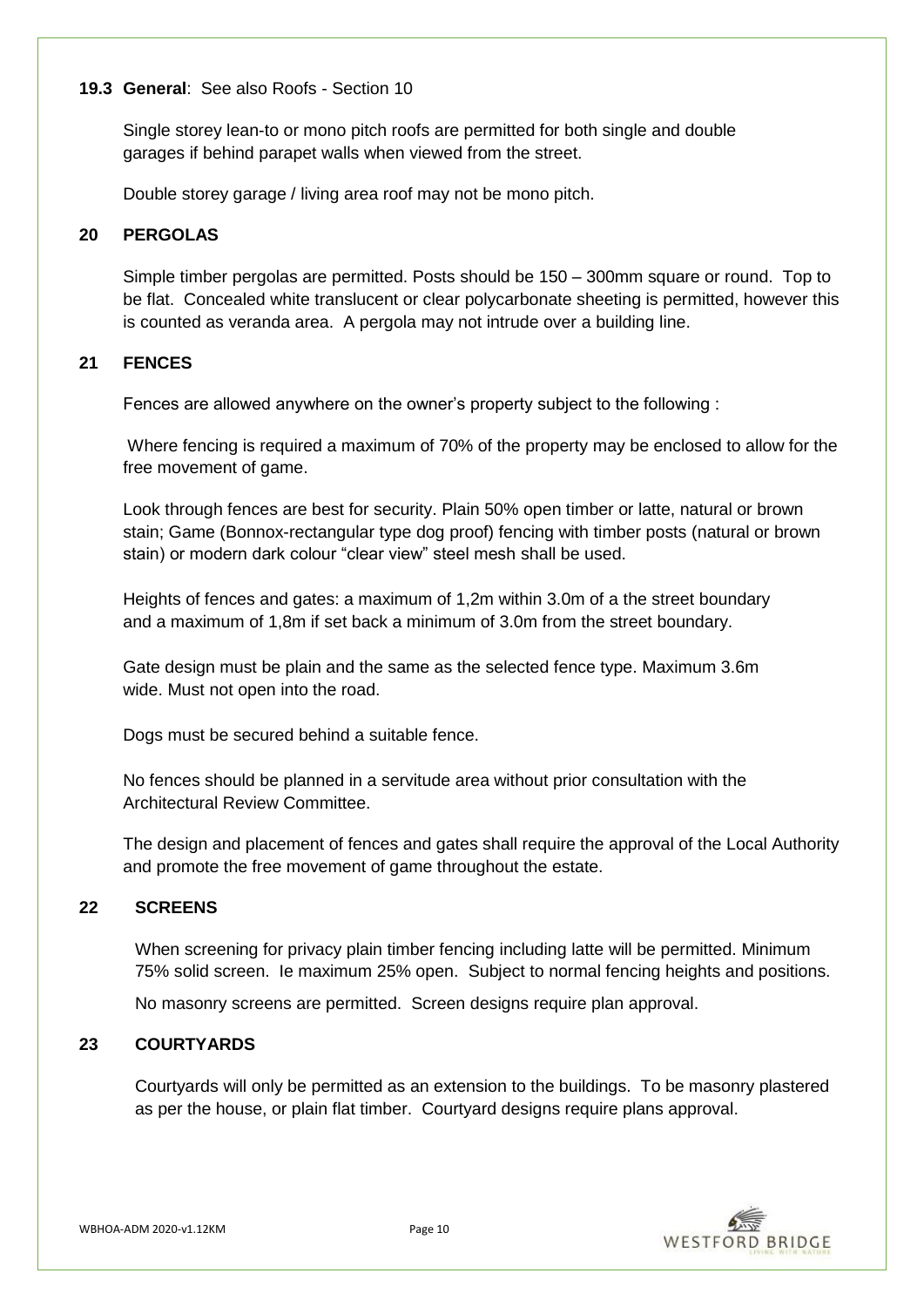## **24 EXTERIOR LIGHTING**

Westford Bridge has a "dark sky" policy. Outside lights should not be bright or shine towards roads, neighbours or upwards. They should shine down or be hooded. Short duration motion sensitive lighting permitted provided it does not shine directly at neighbours. Small security indicator lights permitted.

# **25 CANTILEVERED CONSTRUCTION**

Cantilevered floor or roof construction will only be considered by the Architectural Review Committee if a maximum of 900mm deep and used in moderation.

## **26 CANOPIES AND AWNINGS**

Only a plain design in fabric of an approved colour is allowed. No aluminium, plastic or fibreglass is permitted.

#### **27 PAINT COLOURS:**

The following paint colours apply to new or repainting of houses. Note : Existing approved colours on a particular property may be used for repainting on that property.

#### **27.1 Roof** :

**Prepainted :** Chromodak & Colorbond : African (Dark) Charcoal

**Repainting :** Pre-approved : Dulux Roofguard : Grecian Grey

**27.2 Exterior Walls** : The following are pre-approved : Dulux Weatherguard: (Colour chart available from Dulux stockist)

| <b>Summer Showers</b> | Beige Sand              |
|-----------------------|-------------------------|
| Cape Fog              | Stoneware               |
| Berg Cloud            | Leopards Lair           |
| La Casa               | Karoo Land              |
| San Sebastian         | Nightingale Grey        |
| Malaga                | <b>Pheasant Feather</b> |
| Palomino              | <b>Bushveld</b>         |
|                       |                         |

Mohawk Valley

**NB : All other colours chosen :** Colour swatch to be supplied for provisional approval. Final approval when sample sections are painted on the house. In general colours should be restrained and blend with the estate's natural environment. No pastels.

Note : Use of the charcoal (roof) colour is not permitted on walls due to the combination resulting in a harsh industrial appearance.

**27.3 Second wall colour** : A second compatible wall colour may be used on window reveals and window and door plaster surrounds. Must not be strongly contrasting with main exterior wall colour. Colour swatch to be supplied for provisional approval. Final approval when sample section painted on house.

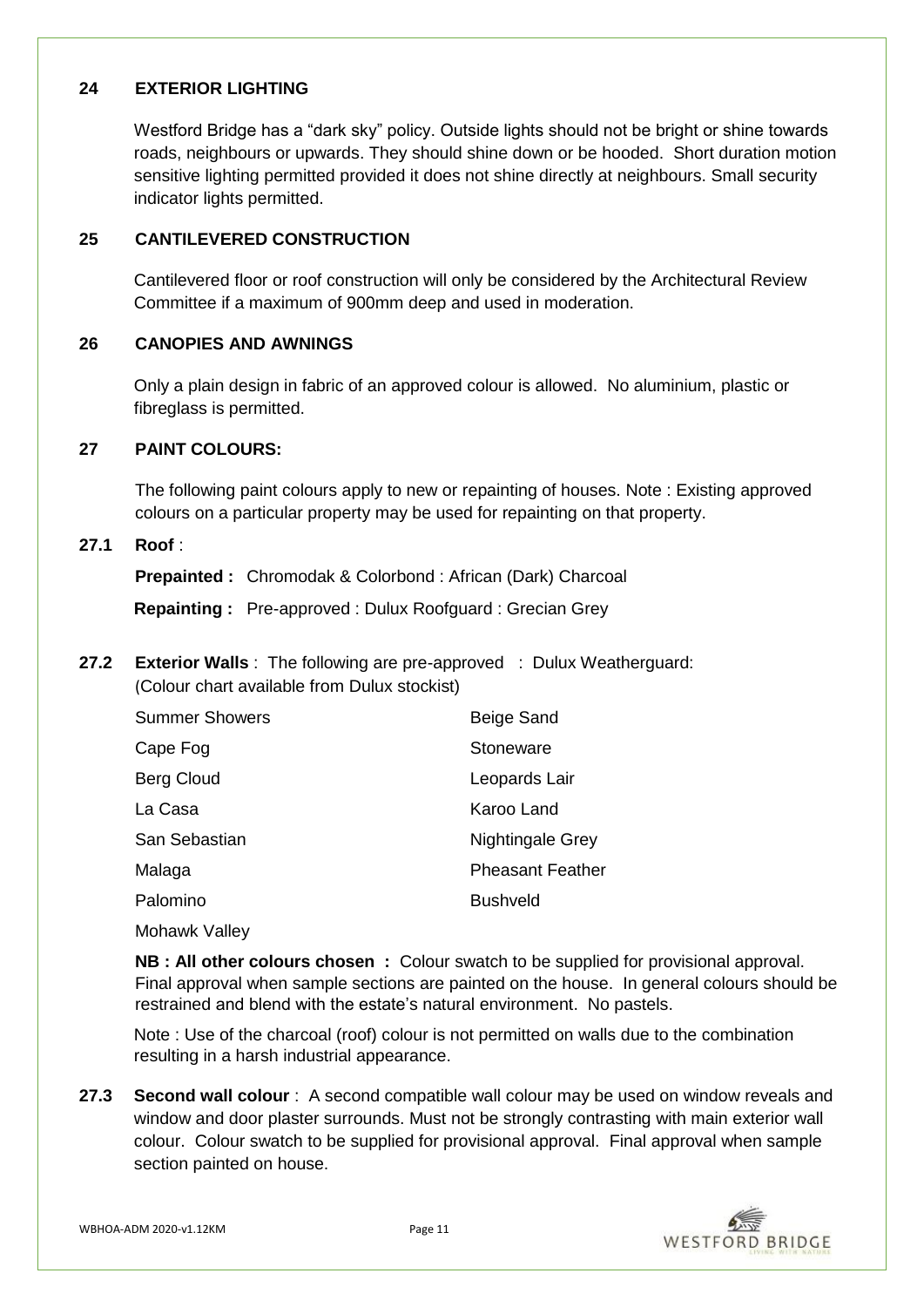**27.4 Trim colours** : If sealed natural wood must be a matte finish without stain. If painted should be subdued and colour-compatible with the external wall colours and roof. Primary or bright colours not permitted. Matte White permitted. Aluminium doors and/or windows require a sample of the colour to be supplied. Trim colour selection must be consistent throughout. Colour swatch to be supplied.

**Trim is classified as follows :** Fascias and bargeboards, Windows and doors (excl garage) Shutters, External Posts, Columns, Balustrades, Ventilators.

- **27.5 Garage doors** : Wall colour, Second wall colour, Trim colours excluding matte white
- **27.6 External Posts, columns and balustrades :** Wall colour, Second wall colour, Trim colour
- **27.7 Gutters :** Matching roof or exterior wall colour, matte white.
- **27.8 Downpipes :** Matching exterior wall colour, matte white.

# **28 EARTHWORKS – EXCAVATIONS OR INFILL**

Any proposed excavations or infill must be shown on the site plan with levels and require plan approval. No earthworks allowed over servitudes.

# **29 POOLS**

All pools, both in-ground and above ground (portable) pools, require plan approval from the WBHOA and Knysna Municipality and be appropriately fenced/secured for safety.

Pools may not exceed a capacity of 35 000 litres. Placement to be a minimum of 2m from property boundaries.

Above ground (portable pools) must not be visible from the road, neighbouring properties or other public areas.

If a swimming pool is to be constructed a plan showing position and outflow drainage must be provided. May be channelled into stormwater drains on the roadside. Must not be discharged into the sewer system or neighbouring property.

# **30 RETAINING WALLS**

A retaining wall may not be positioned closer to a boundary line than the equivalent of the height of the wall.

Walls may not exceed 1,8m in height without stepping back at least 0.5m.

Retaining walls to be of natural stone or plastered brick painted to match the house wall colour. Concrete retaining block walls (eg. Sholin / Loffelstein) are permitted if in an earth brown colour and planted. Plans and Engineers certificate to be provided for approval.

## **31 DRIVEWAYS**

Only cobble or paving bricks that reasonably match the colour and shape of those used on the estate roads are permitted (eg yellow, dark grey or purple brick pavers are not permitted).

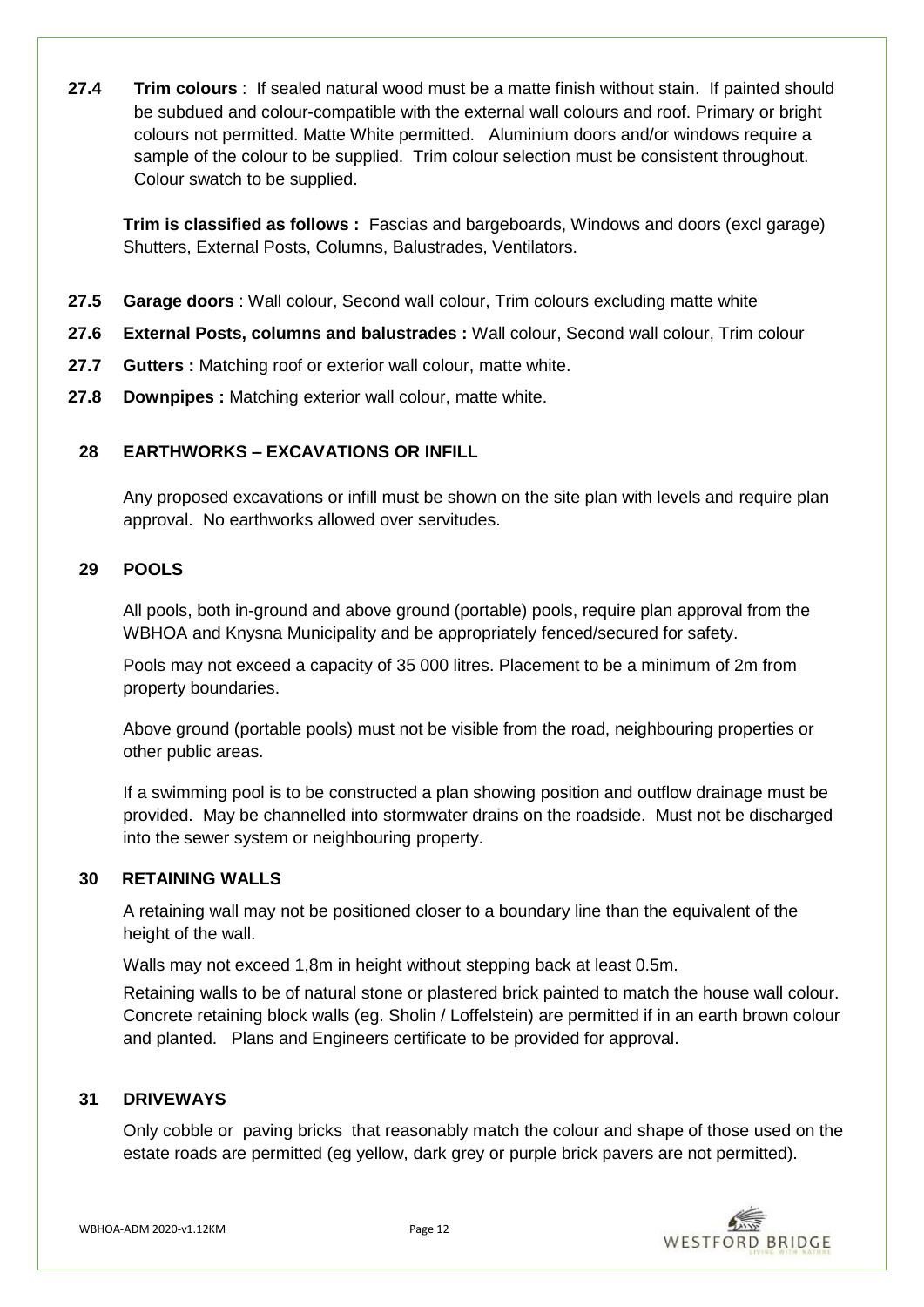Any alternative surface will require sample submissions and plan approval. Paving extent to be limited as much as possible.

## **32 ROADWAYS**

A minimum width of roadway runs along the contour, serving houses above and below the road. Residents are to allow for visitor parking by not planting their verge area.

## **33 PLANTING**

The planting of Exotic Plants is only permitted within the building platform.

Planting of Indigenous plants, hedgerows, trees & shrubs are recommended.

## **34 GENERAL**

Plumbing pipes and projections must be concealed above 1,2m. in height. Pipes to be painted the same colour as the walls.

Radio/TV aerials, outdoor radio systems or satellite TV dishes may not protrude above roof height and must be positioned as unobtrusively as possible. These must be painted in the same colour as the relevant roof or walls.

Heat pumps and air conditioning units need to be shown on plan and elevation for approval and will only be considered if unobtrusively positioned. Split type units must be in service ducts.

All unsightly objects i.e. dust bins, refuse containers, wash lines and storage areas, pet accommodation / kennels must be screened from neighbours, roads, parklands and nature areas.

No caravans, trailers or boats (on or off trailers), shall be parked within the estate. These should be parked in the "Boat Yard". Offloading of a trailer on the estate is permitted for a short period of time.

No free-standing House Signs (names / numbers) are permitted other than the standard House Numbers as approved by the WBHOA. A discreet House Name plaque may be fixed to the wall of the house.

Past bona fide approvals of completed buildings in terms of previous versions of this ADM are confirmed.

If, in the approval process, any minor deviations to this ADM are proposed, they will only be considered if affected neighbours are consulted and give their consent.